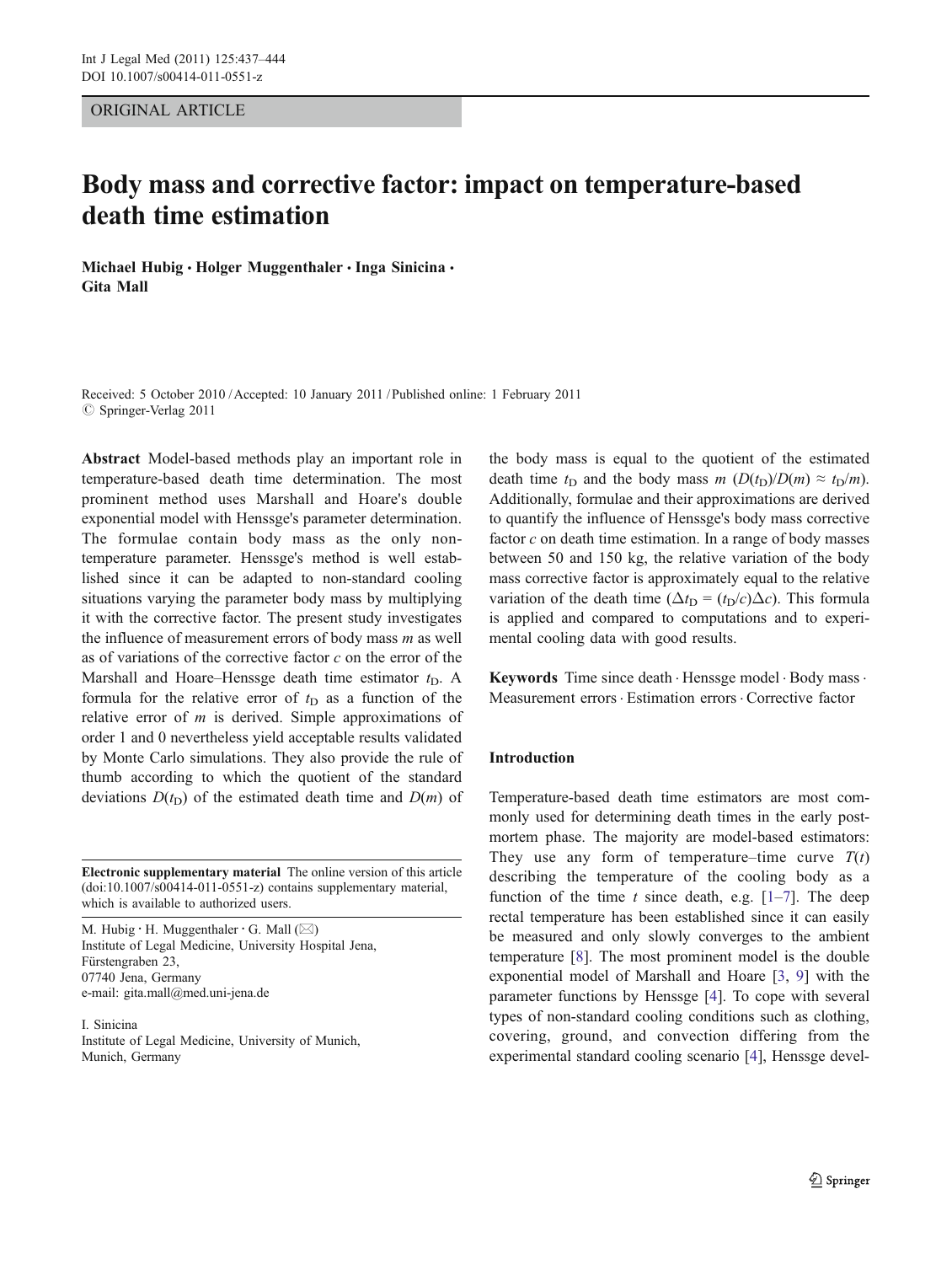<span id="page-1-0"></span>oped the body mass corrective factor [\[10](#page-7-0)]. Multiplying the real body mass  $m$  by this factor  $c$  leads to a different "virtual" corrected body mass  $m' = cm$ . The idea is to compensate the difference between the non-standard cooling situation N and the standard cooling situation S by using the model curve  $T(m',t)$  of the standard situation S with the modified body mass  $m' = c_N m$  to describe the nonstandard situation N. Henssge presents non-standard cooling cases  $N_i$  in tables with the corresponding corrective factors  $c_{\text{N}i}$  [\[10](#page-7-0)–[12](#page-7-0)].

Death time estimation by the double exponential model of Marshall/Hoare and Henssge

The double exponential model can be expressed by:

$$
(T(t) - T_E)/(T_0 - T_E) = [p/(p - Z)] \exp(-Zt)
$$

$$
- [Z/(p - Z)] \exp(-pt) \qquad (1.1)
$$

with the rectal temperature  $T$ , the environmental temperature  $T_{\text{E}}$ , the rectal temperature at death  $T_0$ , and the postmortem time  $t$ . From their experiments and physical considerations, Marshall and Hoare [\[3\]](#page-7-0) decided to use only two parameters in their double exponential model: Based on the equation (Eq. 1.1), they introduced two parameters,  $p$  and  $Z(S)$ , where  $S$  represents the so-called size factor of the human body  $S=0.8A/m$  with the effective body surface  $A$  (unit: square centimeter) involved in heat loss and body mass m (unit: kilogram). Henssge's cooling experiments and physiological as well as physical considerations [[4\]](#page-7-0) made him assume proportionality of body surface and body mass. He published a different parameter definition which is adapted here to a more convenient form:  $Z=r+\text{sm}^{-5/8}$  with  $r=-0.0284$ , s=1.2815 kg<sup>5/8</sup> and  $p = w(T_E) Z$  with  $w(T_E) = 5$  if  $T_E \le 23$ . 3°C,  $w(T_E)$ =10 if  $T_E$ >23.3°C.

The temperature model  $T(t)$  of Marshall and Hoare with the parameter definition by Henssge depends on the parameters  $T_{\rm E}$ ,  $T_0$ , and *m*.

Algorithm for back-calculating time of death and its error types

Reconstructing the death time  $t<sub>D</sub>$ , which is more exactly defined as the time between death and rectal temperature measurement, simply means looking for a time since death value  $t_D$  which makes the temperature model  $T(t)$ assume the measured rectal temperature value  $T_M$  if  $t =$   $t<sub>D</sub>$ . The estimated time since death  $t<sub>D</sub>$  satisfies the following condition:

$$
T(T_{\rm E}, T_0, m, t_{\rm D}) = T_{\rm M} \tag{2.1}
$$

The Henssge formula cannot be solved analytically but only numerically or by the well-known nomogram [[10\]](#page-7-0) as a combination of numerical and graphical methods. Every numerical method is among other error types subject to errors in the input data, mainly systematic and stochastic errors occurring during measuring temperatures and the body mass or presupposing the rectal initial temperature.

There are several approaches to study the influence of errors in estimating the time since death. Kanawaku et al. [\[16\]](#page-7-0) studied the effects of rounding errors on post-mortem temperature measurements in the external auditory canal caused by thermometer resolution. Other groups compared real cases with exactly known death times to determine the precision of numerical death time estimation models [\[1](#page-6-0), [4,](#page-7-0) [10](#page-7-0)–[14,](#page-7-0) [17](#page-7-0)–[19\]](#page-7-0). While theoretical analyses run into some mathematical and statistical difficulties, experimental approaches cannot differentiate between the different error types—measurement errors, errors in the model parameters, systematic errors in the model approach and cannot exclude contingent influences (e.g. errors which emerge from specific circumstances at the experimental site). The present study chooses a theoretical approach combining methods of mathematical analysis and Monte Carlo simulation like in [[15\]](#page-7-0). It deals with the influence of measurement errors  $\Delta m$  of body mass m on the death time estimator's error  $\Delta t_{\rm D}$  as well as with the influence of the corrective factor  $c$  on the death time estimator  $t_D$ .

An electronic version of this article containing the formulae derivations in greater mathematical detail is provided as electronic supplementary material (ESM).

# Method

Analysing the influence of measurement errors is based on the error propagation law. The algorithm calculating the output data from the input data is a mathematical function with the input data in its range and the output data in its domain. The standard deviation of the output data with respect to the true values can be approximated by a Taylor series expansion of this function. There is no explicit mathematical estimation formula  $t_D = F(T_E, T_0, m,$  $T_M$ ), so that the Taylor series expansion cannot be computed directly. To overcome this problem, the implicit function theorem and a Monte Carlo simulation are applied [\[15\]](#page-7-0).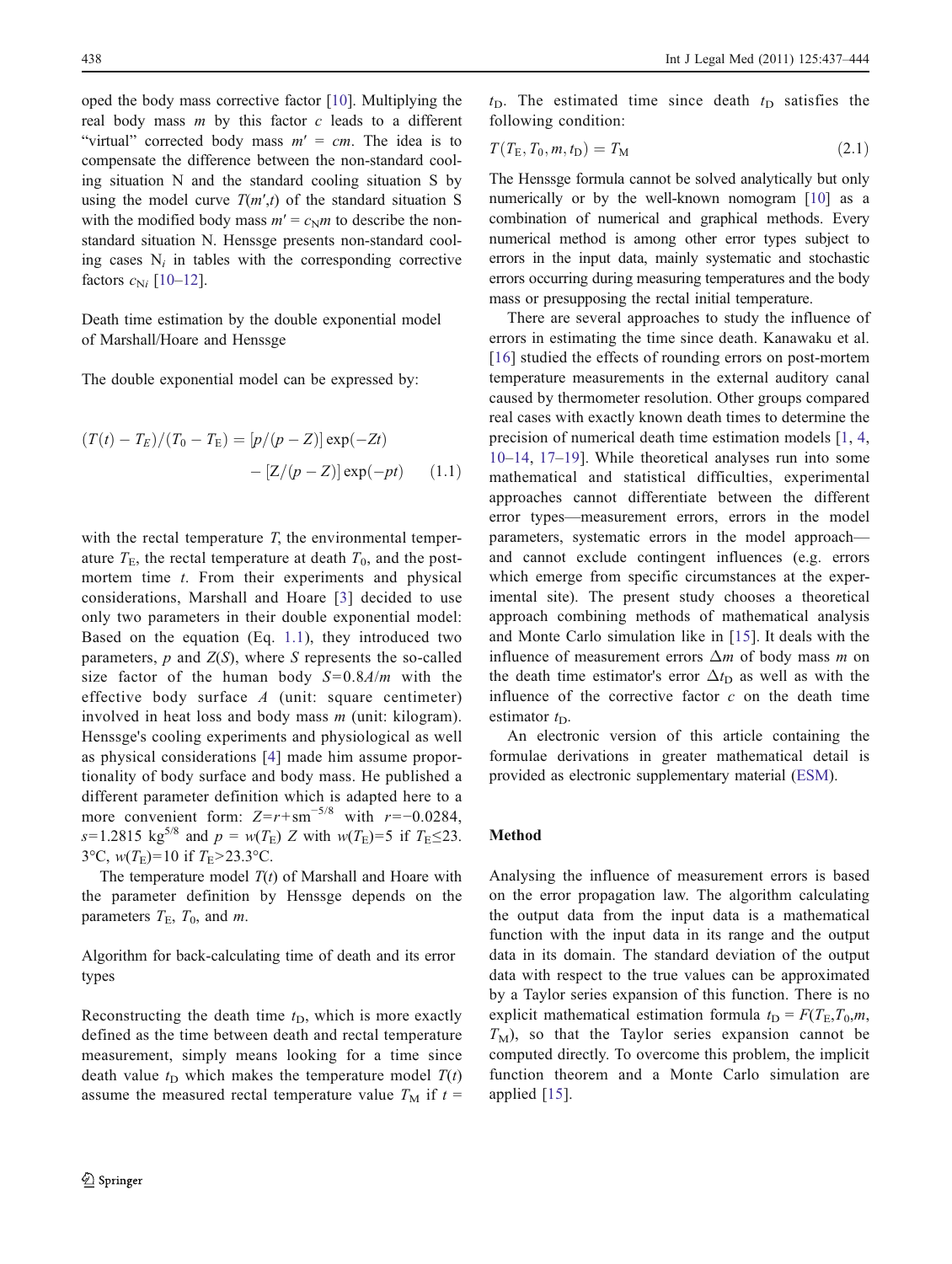#### <span id="page-2-0"></span>Law of error propagation

Equation [2.1](#page-1-0) cannot be solved analytically for  $t_D$  necessary for a direct approach to error propagation. The temperature curve  $T(t)$  is assumed to be a first order continuously differentiable function defined on the set of real numbers. The mathematical estimation formula  $F$  or system function representing the death time calculation algorithm hypothetically computes  $t_D = F(T_E, T_0, m, T_M)$ . Applying a Taylor series expansion and the implicit function theorem on F yields an analytical expression as a linear approximation for small deviations  $\Delta t_D$  of the estimator  $t_D = F(T_E, T_0, m, T_M)$ from the true value  $t_D^*$  of death time as a function of small deviations  $\Delta m$  of its input parameter body mass m from its true value  $m^*$ . Applying the chain rule and some easy transformations provides:

$$
\Delta t_{\rm D}/t_{\rm D} = \left[ (5/8) / \left( (r/s)m^{5/8} + 1 \right) \right] \Delta m/m
$$

$$
=:\mu(m)\Delta m/m
$$
(3.1)

The estimator error value  $\Delta t_D$  which can be computed from (Eq. 3.1) adds to the error value from measurement errors of the input parameters  $T_{\rm E}$ ,  $T_0$ ,  $T_{\rm M}$ , and  $t_{\rm M}$  [[15](#page-7-0)]. The factor  $\mu(m)$ in (Eq. 3.1) can be linearized in  $m$  by a first order Taylor approximation in the neighbourhood of any body mass value  $m<sub>0</sub>$ . Since our approach concentrates on body masses in the interval (50, 150 kg) the Taylor approximation is computed in the neighbourhood of the mass  $m_0$ =100 kg. This leads to the following numerical formula:

$$
\mu(m) \approx 1.03151 + 0.00419 \text{kg}^{-1} (m - m_0) \tag{3.2}
$$

For  $m=50$  kg, the value of  $\mu$  is approximately 0.82201; for a body mass of 150 kg, the value of  $\mu$  increases to only 1.24101. Therefore, it is justified to set  $\mu(m)$  approximately to the constant value  $\mu(m) \approx 1$ . Inserting this into Eq. 3.1 leads to the rule of thumb formula:

 $\Delta t_{\rm D}/t_{\rm D} \approx \Delta m/m$  (3.3)

Stochastic interpretation of the error propagation law

The error propagation law interprets the variables  $t_D$  and m as random variables assuming an additive stochastic model [\[15](#page-7-0)]:  $t_D^*$  and  $m^*$  are the constant (correct) values of the variables and added to the stochastic error variables  $\Delta t_{\text{D}}$ and  $\Delta m$ . The input body mass therefore is  $m^* + \Delta m$  and the output death time is  $t_D^* + \Delta t_D$ . The probability distributions of the error variables are  $P_{\Delta tD}$  and  $P_{\Delta m}$ respectively and—consistent with the central limit theorem in probability theory— $P_{\Delta m}$  is assumed to be a Gaussian

distribution with expectation value  $E(\Delta m)=0$  and variance  $V(\Delta m)$ . Concerning possible error sources the stochastic parameters  $t_D^* + \Delta t_D$  and  $m^* + \Delta m$ , the expected values  $E(t_{D}^* + \Delta t_{D}) = t_{D}^*, E(m^* + \Delta m) = m^*$ , and the variances  $V(t_D^* + \Delta t_D) = V(\Delta t_D)$ ,  $V(m^* + \Delta m) = V(\Delta m)$  are of major interest. They can now be approximately calculated using the system function's Taylor series expansion. Since the measurement error in body mass  $m$  is stochastically independent from measurement errors in the temperatures  $T_M$ ,  $T_E$ ,  $T_0$ , and time  $t_M$ , covariance matrices have not to be considered.

#### Monte Carlo simulation

A Monte Carlo simulation is used as independent approach estimating the variance  $V(\Delta t_D)$  and verifying equation (Eq. 3.1). A temperature time curve  $T(t)$  is computed for all values  $t = t_i = i \times h$  (where h=1min) according to the Henssge model (Eq. [1.1\)](#page-1-0) using fixed values of  $T_{\text{E}}$ ,  $T_0$ , and m. A random sample  $\{m^1, ..., m^K\}$  of size K from the domain governed by the stochastic Gaussian distribution  $P_{\Delta m}$  of body mass values with moments  $E(\Delta m)=0$  and V  $(\Delta m) = V$  is produced using a PC-based random generator. For every simulated body mass  $m^k$  (where k=1,...,K) a death time estimation is performed assuming  $T(t,m)$  as correct curve and interpreting  $T(t,m^k)$  as temperature measurement resulting in the corresponding death time  $t_D$ <sup>k</sup> defined by the usual condition  $T(t_{\mathrm{D}}^k, m) = T(t, m^k)$ . On the basis of the simulated samples  $\{t_1^1, \ldots, t_D^k\}$  $\{\bar{t}_\text{D}^1, \ldots, \bar{t}_\text{D}^K\}$  of size K, the standard deviation  $D(t_D) = D(\Delta t_D)$  of the difference  $\Delta t_D$ can be estimated using the usual momentum method formula in statistics.

# Influence of the corrective factor

The corrective factor  $c$  was introduced by Henssge  $[10]$  as a means to cope with so-called non-standard cooling conditions. For model parameter calibration, Henssge [\[4](#page-7-0)] performed cooling experiments under standardized environmental conditions (body lying on its back on a blanket on top of a metal trolley, no moving air, no irradiation sources). To extend his standard model parameters to conditions that differ from the experimental conditions, he introduced the hypothesis [\[10](#page-7-0)] that the temperature–time curve  $T(t,m,N)$  of a body of mass m cooling under non-standard conditions N is identical to the temperature–time curve  $T(t, m', S)$  of a body of a different mass m′—called the corrected mass—cooling under standard conditions S. This assumption makes the corrected mass  $m'$  a function of the original mass  $m$  and the non-standard conditions  $m' = m'(N,m)$ . Hensege partitioned the function  $m'$  into two factors: the real body mass  $m$  and the corrective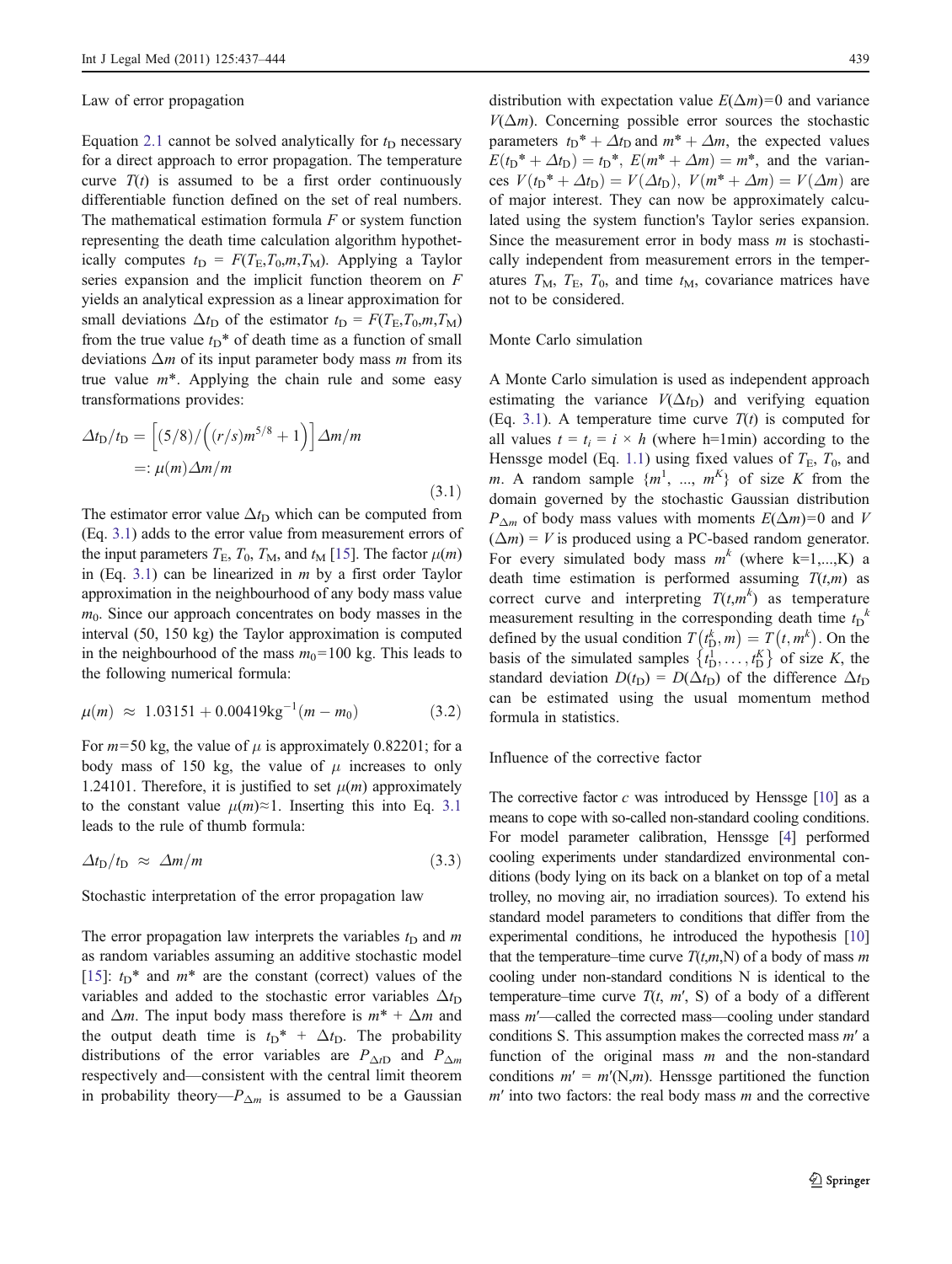<span id="page-3-0"></span>factor  $c = m'/m$  which depends on the non-standard condition N. But, it turned out that the correction factor  $c$ , at least in certain cases, shows an additional dependence [[12](#page-7-0)] on m: m′  $(m,N) = c(N/m)m$ . Henssge and others presented evidence

for those assumptions by cooling experiments using dummies [\[11\]](#page-7-0) and by real world case studies [\[11,](#page-7-0) [14](#page-7-0)] which provided lists of the form:

| Case 1   | Body mass $m_1$ | Non-standard cooling condition $N_1$ | Corrective factor $c_1$ |
|----------|-----------------|--------------------------------------|-------------------------|
| $\ast$   | *               |                                      | *                       |
| ∗        | *               | *                                    | *                       |
| ∗        | *               | ж                                    | *                       |
| Case $K$ | Body mass $m_K$ | Non-standard cooling condition $N_K$ | Corrective factor $c_K$ |

by which he was able to compute the correct death time  $t_D$ for each case  $k$  by using a specific correction factor  $c_k$  given the specific non-standard conditions  $N_k$  and the body mass  $m_k$ . He proposed to use those lists in future cases with nonstandard conditions  $N$  and body mass  $m$  by choosing a case k with most similar non-standard conditions  $N_k \approx N$  and similar body mass  $m_k \approx m$  from the list and using its corrective factor  $c_k$  for death time back-calculation.

By a short calculation, we can see how powerful this method is: Since the corrective factor  $c$  transforms the real mass  $m$  by multiplication of a factor  $c$  into a virtual one, it provides a mass deviation  $\Delta m$  of the sort we considered in Eq. [3.1](#page-2-0). Now, it is possible to derive an expression for the deviation  $\Delta t_{\rm D}$  of the death time estimator  $t_D$  which is caused by a deviation  $\Delta c$  of the corrective factor c. Let  $m^{\#}$  be the true body mass and m be the true corrected body mass which yields the true correction factor  $c = m/m^{\#}$  and let m' be the erroneous "corrected" body mass according to a false corrective factor  $c' = m'/m^{\#}$ . With  $\Delta m = m' - m$ , one obtains after some transformations from Eq. [3.1:](#page-2-0)

$$
\Delta t_{\rm D}/t_{\rm D} = \mu \left( \text{cm}^{\#} \right) \Delta c/c \tag{4.1}
$$

This formula provides control of the death time reconstruction error caused by a numerically fixed uncertainty of the corrective factor. With the approximation  $\mu$ =1, we come to the following rule of thumb:

$$
\Delta t_{\rm D}/t_{\rm D} \approx \Delta c/c \tag{4.2}
$$

## Results

Analytical results (Fig. [1\)](#page-4-0)

The formula (Eq. [3.1](#page-2-0)) is solved for the proportionality factor  $\mu$  to display its dependence on the body mass  $m$  in the diagram of Fig. [1](#page-4-0). The graph of the exact formula (Eq. [3.1\)](#page-2-0) is displayed as a drawn line, whereas the approximation formula (Eq. [3.2](#page-2-0)) is plotted as a dashed line. The linearized curve matches the exact curve very well with a small maximum deviation of 0.03. This proves the validity of the formula (Eq. [3.2](#page-2-0)) for computing  $\mu(m)$ . Henssge's model (Eq. [1.1](#page-1-0)) is strongly nonlinear concerning the mass  $m$  at first sight. It is essential to control the influence of this nonlinearity on the error propagation of  $m$ expressed in (Eq. [3.1\)](#page-2-0). The diagram in Fig. [1](#page-4-0) presents the factor  $\mu(m) = (\Delta t_D/t_D)/(\Delta m/m)$  on the abscissa and the body mass  $m$  on the ordinate. In the body mass interval (50, 150 kg), the factor increases almost linearly from  $\mu$ =0.84  $(m=50 \text{ kg})$  to  $\mu=1.27$   $(m=150 \text{ kg})$ . The narrow range of  $\mu(m)$  justifies the previously formulated rule of thumb (Eq. 4.2) approximating  $\mu \approx 1$ .

#### Stochastic results (Fig. [2](#page-4-0))

The curves presented in Fig. [2](#page-4-0) are graphs of the function D  $(t<sub>D</sub>)$ —the standard deviation of the death time estimator  $t<sub>D</sub>$ as function of the true time of death. The true time between death and temperature measurement is indicated by the ordinate, the standard deviation by the abscissa. The estimation was performed twice, once by the error propagation law  $(D_{EP})$  and also by Monte Carlo simulation  $(D<sub>MC</sub>)$  with a sample size of  $K=1,000$ . Cooling scenarios with  $T_{\rm E}$ =18°C and T<sub>0</sub>=37.2°C under reference standard conditions were computed: (a) with body mass  $m=50$  kg, (b) with body mass  $m=75$  kg, (c) with body mass  $m=$ 100 kg, and (d) with body mass  $m=125$  kg. The different body masses m were inserted in the Henssge formula for computing  $D_{MC}$  whereas  $D_{EP}$  was computed using formula (Eq. [3.1](#page-2-0)). Though the parameters  $T_0$  and  $T_E$  had to be fixed for the Monte Carlo computations, the results of the Monte Carlo simulations and of the error propagation law were independent of  $T_0$  and  $T_E$ . This becomes evident in the formula (Eq. [3.1\)](#page-2-0) which does not contain the variables  $T_0$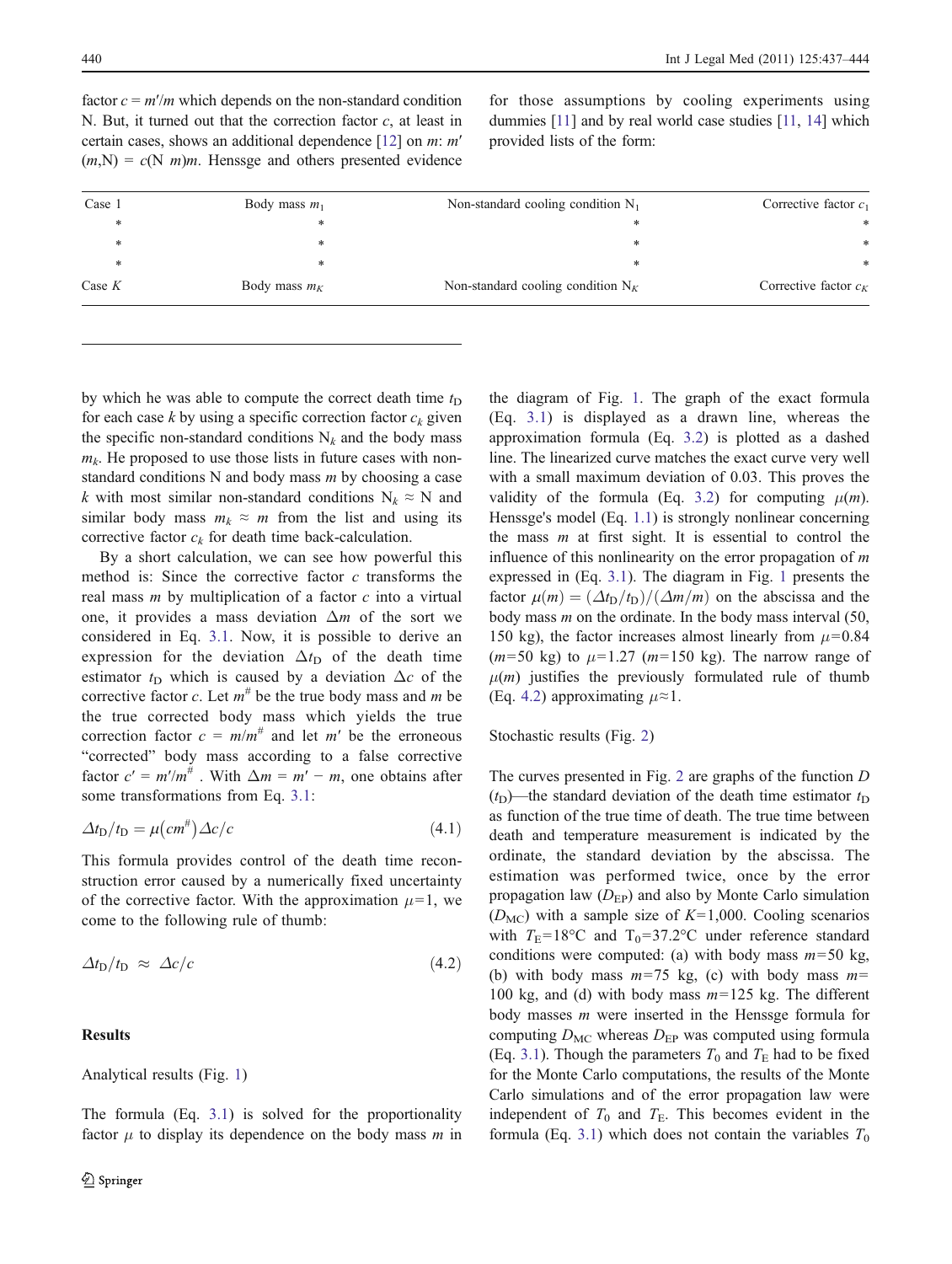<span id="page-4-0"></span>Fig. 1 Factor  $\mu(m) = (\Delta t_D/t_D)$ /  $(\Delta m/m)$  as a function of *m* for computation of the influence of errors in body mass and of errors in corrective factor c. Full line,  $\mu(m)$  exact curve. Dashed line,  $\mu(m) \approx a + b(m-100 \text{ kg})$ Taylor approximation of order 1 in the neighbourhood of  $m=$ 100 kg with  $a=1.03151$  and  $b=0.00419 \text{ kg}^{-1}$ 



and  $T<sub>E</sub>$ . The influence of "random noise" in the input variable body mass m on output death time estimate  $t_D$  is presented in Fig. 2 for a realistic standard deviation of the body mass measurement of only  $D(m)=m/100$ . The estimator values  $D_{EP}$  and  $D_{MC}$  are indicated on the abscissa in relation to the timespan  $t_D$  between death and measurement on the ordinate and the body mass  $m$  in the different cooling scenarios (a), (b), (c), and d. The graphs of the death time estimator's standard deviations  $D_{EP}(t_D)$  computed by the error propagation law (Eq. [3.1\)](#page-2-0) as functions of death time  $t_D$  are straight lines. Equation [3.1](#page-2-0) shows that the proportionality factor  $\mu$  establishing the relation between  $\Delta t_D/t_D$  and  $\Delta m/m$  is constant for fixed m. Solving for  $\Delta t_D$ and inserting  $\Delta m = D(m)$  produce a linear equation in  $t_D$ .

The proportionality constant of this linear relation has the term  $(r/s)m^{13/8}+m$  in the denominator, decreasing body masses thus leads to steeper slopes. Accordingly, the line with the steepest slope belongs to cooling scenario (a) with a body mass  $m=50$  kg and the line with most moderate slope to cooling scenario (d) with a body mass  $m=125$  kg. The graphs  $D_{MC}(t_D)$  of the Monte Carlo simulations are in good accordance with the graphs  $D_{EP}(t_D)$  in all scenarios (a)–(d). This justifies the first order Taylor series approach deriving formula (Eq. [3.1](#page-2-0)). The standard deviation  $D(t_D)$ of the death time estimator  $t_D$  following errors in body mass measurement m with a standard deviation  $D(m)$ = 0.01 m increases from  $D(t_D)=0.01$  h at  $t_D=1$  h postmortem up to  $D(t_D)=0.46$  h in case (a),  $D(t_D)=0.415$  h in

Fig. 2 Standard deviation D  $E_P(t_D)$  (solid lines) and  $D_{MC}(t_D)$ (dotted lines) of the death time estimator  $t_D$  as functions of time between death and measurement for standard deviation  $D(m)=m/2$ 100. Computations for fixed body masses m: (a)  $m=50$  kg, (**b**)  $m=75$  kg, (**c**)  $m=100$  kg, and (d)  $m=125$  kg

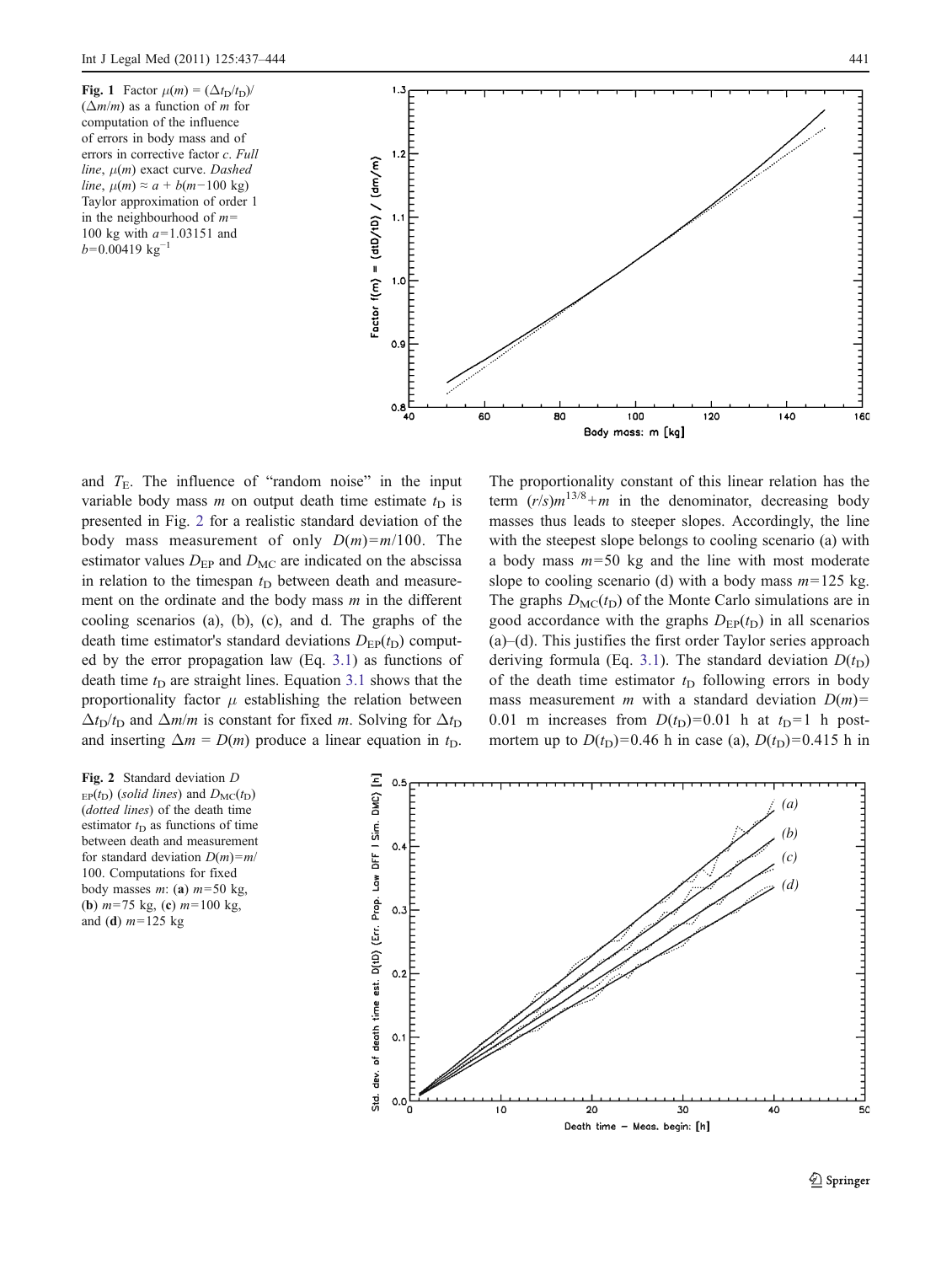case (b),  $D(t_D)=0.375$  h in case (c), and  $D(t_D)=0.335$  h in case (d) at  $t_D$ =40 h. The standard deviation  $D(t_D)$  of the death time estimator  $t<sub>D</sub>$  is in the order of magnitude 1% of the death time  $t_D$  estimated given the standard deviation  $D$  $(m)=m/100$  of the body mass m measurement. From the diagram in Fig. [2,](#page-4-0) the following rule of thumb in accordance with Eq. [3.3](#page-2-0) can be deduced: The quotient of the standard deviations  $D(t_D)$  of the estimated death time and  $D(m)$  of the body mass value is approximately equal to the quotient of the estimated death time  $t_D$  and the body mass:  $D(t_D)/D(m) \approx t_D/m$ .

## Case results (Fig. 3)

We present the cooling curve of a middle-aged male of 177 cm height and 103-kg weight wearing T-shirt, cotton shirt with long sleeves, underpants, leggings, jeans, socks, and slippers. He collapsed in the cabin of his truck and was unsuccessfully resuscitated in an ambulance, where he died. The environmental temperature at the death scene in the ambulance was  $T_{\rm E}$ =17°C. The deceased was transferred to a climatic chamber 1.48 h after death and the rectal cooling curve  $T(t)$  was recorded under strictly controlled environmental parameters ( $T_{\rm E}$ =17°C, no air movement, no radiation, back position on a metal trolley). Several cooling curves  $T_{\text{H}i}(t)$  were computed using Henssge's model (Eq. [1.1](#page-1-0)). Since the body was covered by two to three layers of clothing, corrective factors c ranging from  $c_0=1.0$ to  $c_3$ =1.3 were applied [\[20](#page-7-0)]. Figure 3 shows the measured cooling curve  $T(t)$ , the cooling curves  $T_{\text{H0}}(t)$ ,  $T_{\text{H1}}(t)$   $T_{\text{H2}}(t)$ , and  $T_{H3}(t)$  according to the Henssge model with correction factors of  $c_0$ =1.0 (H0),  $c_1$ =1.1 (H1),  $c_2$ =1.2 (H2), and  $c_3$ =

1.3 (H3) and the environmental temperature  $T<sub>E</sub>(t)$  in the climatic chamber. The beginnings of the Henssge cooling curves  $T_{\text{H}i}(t)$  are adjusted to the true death time. The curve  $T_{\text{H0}}(t)$  fits the data curve  $T(t)$  best. With increasing corrective factor  $c_i$ , the temperature curves  $T_{\text{H}i}(t)$  stay above the data curve. The deviations can easily be converted graphically into the corresponding errors  $\Delta t_D$  of death time estimation given a fixed point in time  $t_{\text{D}0}$  and the computed temperature  $T_{H0}(t_{D0})$  respectively by shifting the curve  $T_{\text{H}i}(t)$  to the left until the time–temperature point  $(t_{\text{D}0},$  $T_{\text{H0}}(t_{\text{D0}})$  meets the curve  $T_{\text{H}i}(t)$ ; the shifted time distance is  $\Delta t_{\text{Di}}$ . Taking, e.g.  $T_{\text{H0}}(t_{\text{D0}})=25^{\circ}\text{C}$  and  $t_{\text{D0}}=27.1$  h, the procedure provides the following  $t_{\text{D}i}$  values:  $t_{\text{D}0}$ =27.10 h,  $t_{D1}$ =30.00 h,  $t_{D2}$ =33.33 h, and  $t_{D3}$ =36.52 h. Therefore, we have the following death time estimation errors  $\Delta t_{\text{D0}}=0$  h,  $\Delta t_{D1} = t_{D1} - t_{D0} = 2.9 \text{ h}, \ \Delta t_{D2} = t_{D2} - t_{D0} = 6.43 \text{ h}, \ \Delta t_{D3} = t_{D3}$  $t_{\text{D}0}$ =9.51 h in reasonable accordance with the rule of thumb error predictions (Eq. [4.2](#page-3-0)):  $\Delta t_{\text{D0}} \approx 0$  h,  $\Delta t_{\text{D1}} \approx 2.71$  h,  $\Delta t_{\text{D2}} \approx$ 5.42 h,  $\Delta t_{D3}$ ≈8.3 h.

# Discussion

The body mass m plays a crucial role in Henssge's model for death time determination [[4\]](#page-7-0). It represents the only nontemperature dependent model parameter, located in the argument of the exponential function and bears the exponent −5/8 (Eq. 1.2) causing a distinct nonlinearity in the cooling model. In real case work, body masses should be measured by gauged scales to avoid systematic errors. Nevertheless, body mass measurement is inevitably subject to measurement noise. Moreover, changes of the body mass



Fig. 3 Climatic chamber cooling experiment. Temperatures: measured  $T(t)$ ; environmental  $T_E(t)$ ; and Henssge with correction factor  $c_0=1.0$ :  $T_{\text{H0}}(t)$ ;  $c_1$ =1.1:  $T_{\text{H1}}(t)$ ;  $c_2$ =1.2:  $T_{\text{H2}}(t)$ ;  $c_3$ =1.3:  $T_{\text{H3}}(t)$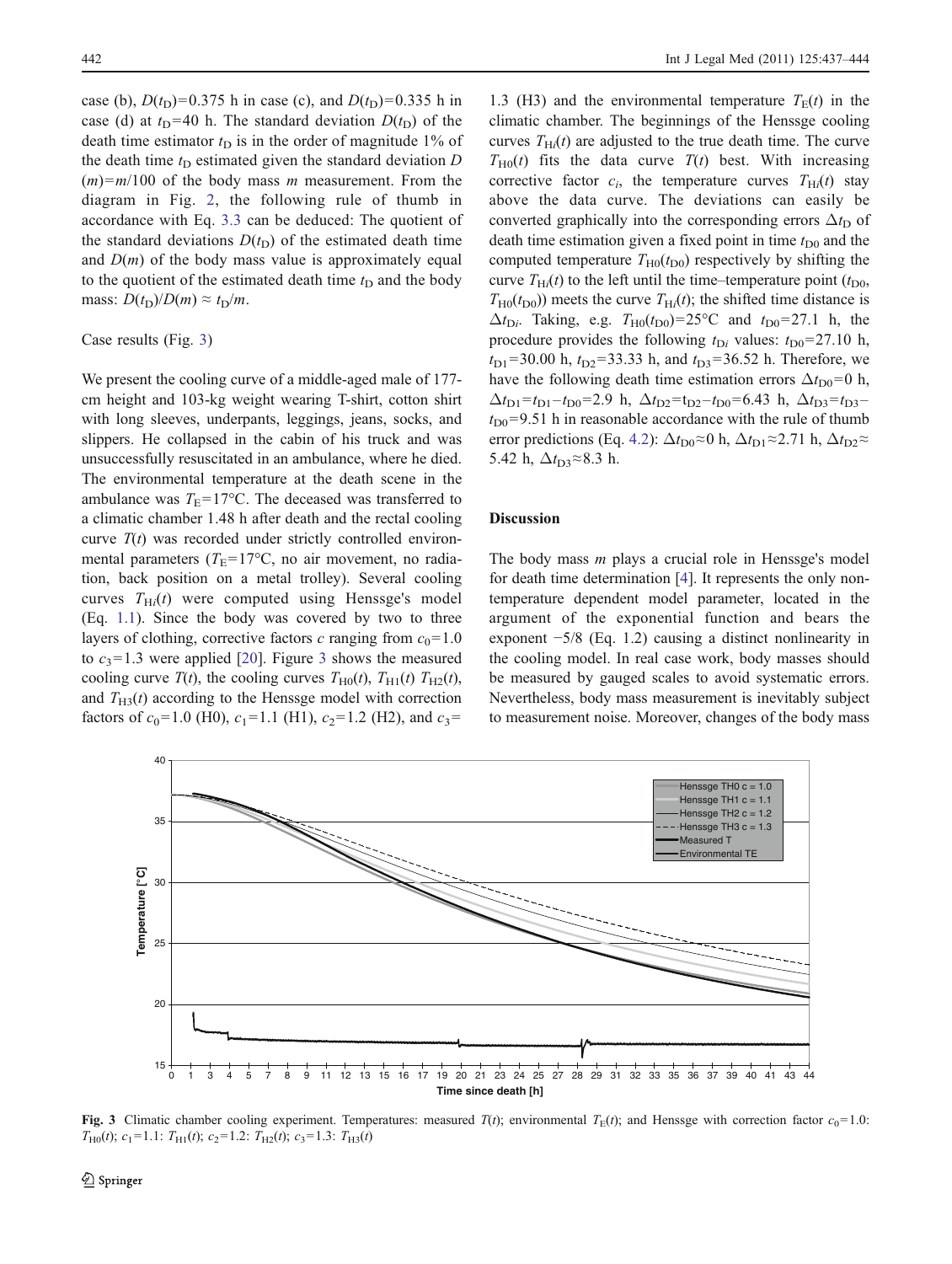<span id="page-6-0"></span>from the death scene to the autopsy when the body mass is measured can occur due to the loss of blood from wounds during transportation of the corpse. The present study investigates first the influence of measurement errors of the body mass *m* (quantified by the standard deviation  $D(m)$ ) on the standard deviation  $D(t_D)$  of the death time estimator  $t_D$ and second, the influence of the corrective factor  $c$  multiplied to body mass m. Two independent approaches are used for this investigation: first, analytical computation of the error propagation law and second, numerical estimation via Monte Carlo simulation. Identical results from both approaches prove the validity of our results. According to our results, the relative error in body mass (e.g. 1%) corresponds to the relative error in the estimated death time (e.g. 1% as well).

The influence of the body mass errors on death time estimation can be compared to the influence of other input variable errors [[15\]](#page-7-0), first, to errors in the presumed initial rectal temperature at death  $T_0$  and second, to errors in the environmental temperature  $T<sub>E</sub>$ . The error assumptions were adapted to realistic numbers with a standard deviation of the measured body mass  $D(m)=0.01$  m, of the initial rectal temperature  $D(T_0)=0.5$ °C and of the environmental temperature  $D(T_{\rm E})=1$ °C. Graphically, the  $T_0$ -induced standard deviation curve of the death time estimate decreases with time instantly from high values to a low constant socket value. The m-induced standard deviation curve of the death time estimate on the contrary starts from small negligible values and continuously increases with time. Initially during the first hours of cooling, the m-caused standard deviation is small compared to the  $T_0$ -caused standard deviation. After 5 h (for smaller body masses) up to 10 h (for high body masses), the m-caused standard deviation reaches the socket value (0.4–0.6 h) of the  $T_0$ -caused standard deviation. For death times >10 h, the body mass *m*-caused standard deviation outweighs the  $T_0$ -caused standard deviation since it linearly increases with time. Although there have been several approaches [\[21](#page-7-0), [22\]](#page-7-0) to establish models  $T(t)$  which do not necessarily require the environmental temperature  $T<sub>E</sub>$ , accurate knowledge of this temperature is essential for death time estimation [[15\]](#page-7-0). The  $T<sub>E</sub>$ -caused standard deviation of the death time estimate exponentially increases with time. Initially, from 0 to 10 h post-mortem, it amounts to less than half of the m-caused standard deviation. From 10 to 25 h post-mortem, the  $T_{E}$ caused standard deviation reaches to the level of the minduced standard deviation. In later cooling phases, the minduced standard deviation becomes negligible compared to the  $T_{\text{E}}$ -caused standard deviation.

Apart from measurement errors of body mass, the influence of the corrective factor was investigated. According to our derived rule of thumb, the relative deviation of the corrective factor is approximately equal to the relative deviation of the death time estimate. This rule allows an

easy estimation of death times with various corrective factors at the death scene without the necessity of using a computer or the nomogram. The rule also demonstrates the immense power of the corrective factor. An estimated time since death will be doubled by assuming a corrective factor of 2. This strong influence of the corrective factor on the outcome of the death time estimation is contrasted by the uncertainty of choosing the appropriate corrective factor since only relatively few tables with cooling experiments are available to cope with an infinite variety of real death scene boundary conditions.

It is not possible to perform the usual stochastic error analyses for input errors of the corrective factor c according to the law of error propagation since the input random variable  $c$  is not defined on a proper probability space with a wellknown error probability distribution. Actually, the variable c is defined on the class  $N \times IR$  of ordered pairs  $(N,m)$  with N being any possible non-standard cooling condition and m being any possible body mass, where N is an infinite space without a clear set definition and with no quantifiable mathematical structure or even a topology. Therefore, we only present the above formulae (Eqs. [4.1](#page-3-0) and [4.2](#page-3-0)) to provide a tool for error estimation if the amount of possible error in the variable  $c$  is known. Additionally, we present a real cooling case and show the validity of the formula (Eq. [4.2\)](#page-3-0).

Data curves of a cooling experiment in a climatic chamber are presented and compared to Henssge's model cooling curves for different corrective factor values  $c=1.0$ ,  $c=1.1$ ,  $c=1.2$ , and  $c=1.3$ . The appropriate corrective factor taking into account the clothing of the body would have been at least  $c=1.1$  or  $c=1.2$ , while the model curve computed with a corrective factor of  $c=1.0$  fitted the data curve best. Faint air movement in the climatic chamber necessary to keep the air temperature in the chamber constant is no argument, since the fan is positioned in a considerable height above the trolley with the cooling body and the air movement measured with a thermoanemometer—produced mean air velocities of only 0.018 m/s, which according to thermodynamics literature [\[23\]](#page-7-0) can be neglected compared to (the always present) natural convection. In usual routine case work, the real time of death would not have been known and application of higher correction factors would have resulted in an overestimation of the time since death. The results obtained from the graphical comparison of the data curve to the four model curves for the four different corrective factors support the analytical results and the results from the rule of thumb approximation.

### References

1. De Saram GSW, Webster G, Kathirgamatamby N (1955) Postmortem temperature and the time of death. J Crim Law Criminol Police Sci 46:562–577